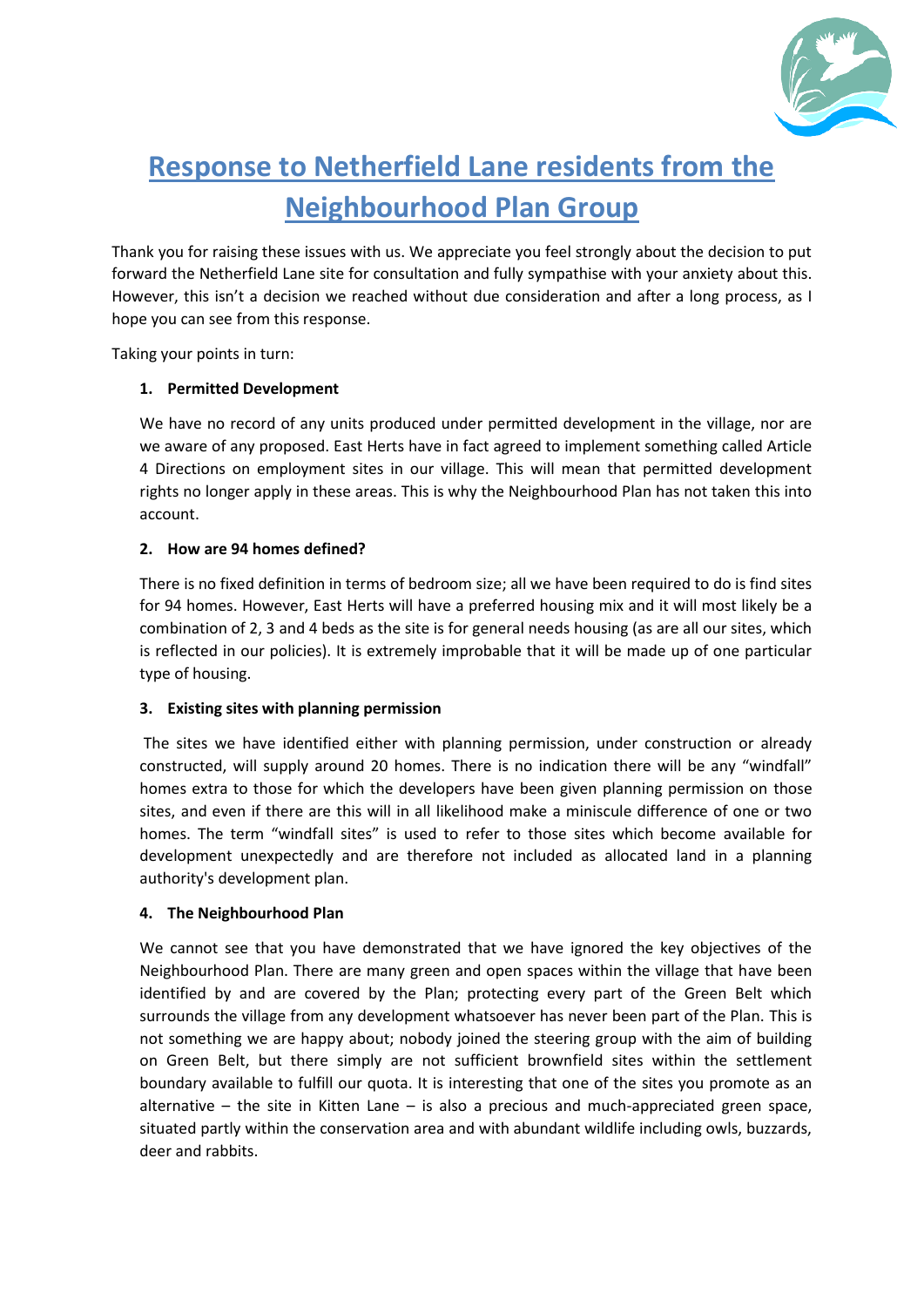

### **5. Alternative Proposals**

You are correct to state that our proposed sites amount to 118 homes. We have explained several times that we have built in a "buffer" of surplus sites as, a number of the sites within the village boundary are far from certain to deliver as planned. On only three of the sites considered suitable and achievable – the Netherfield Lane site, the Chapelfields garages and the site behind the Church on Cappell Lane – have we found landowners who are fully prepared to develop their sites. On the other sites, the landlords have shown some willingness to consider development when we proposed it to them but have no advanced plans It must be emphasized that landowners have to be willing to develop in order for us to include in the plan.

#### **6. Road safety of the Roydon Road**

We fully agree that this junction is dangerous, which is why Websters have proposed to create an alternative access to the site, as you are aware. This would enable the current Netherfield Lane to become a cul-de-sac which would also mean that there is much less likelihood of this road being used to access the A414 for quarry vehicles. We are strongly opposed to a smaller "gated" development on the brownfield part of the site, which is not in the best interests of the community, particularly since it would include no affordable housing.

#### **7. Greenfield Mature Trees and Woodland**

We absolutely do not want to lose any more trees, particularly mature trees, on any of our sites, which is why the policy states that "All existing trees should be retained, enhanced and integrated with the development and there should be a net gain in biodiversity." Websters have proposed to create more planting on this field (which, at the moment is mainly green open space with some trees on the boundaries). We understand that there may be some impact on trees behind the Almshouses, due to creating the access to the site, however.

# **8. The Search for more Brownfield Sites**

We have been working on this plan since 2016. In that time, we have identified around 64 sites through:

- Surveys of the village
- Walkabouts carried out over a number of months
- Open days where the community was asked for their views
- Formal "call for sites"

The exception to this is the Amwell garages site which belongs to East Herts Council – they have not yet told us whether they will make this available for development, but crucially they have not refused permission so far. If they do it will be taken out of the plan.

It seems probable that any possible site has already been identified and considered. The site you specifically mention has indeed been explored. It was ranked quite high on our original site ranking list but the owner (BT) has told us they have no intentions of developing the site for residential occupation during the lifetime of the Plan. If it does become available, we will work with the owners to find the best use of the site though it seems unlikely we would get as many as 12 homes on the site.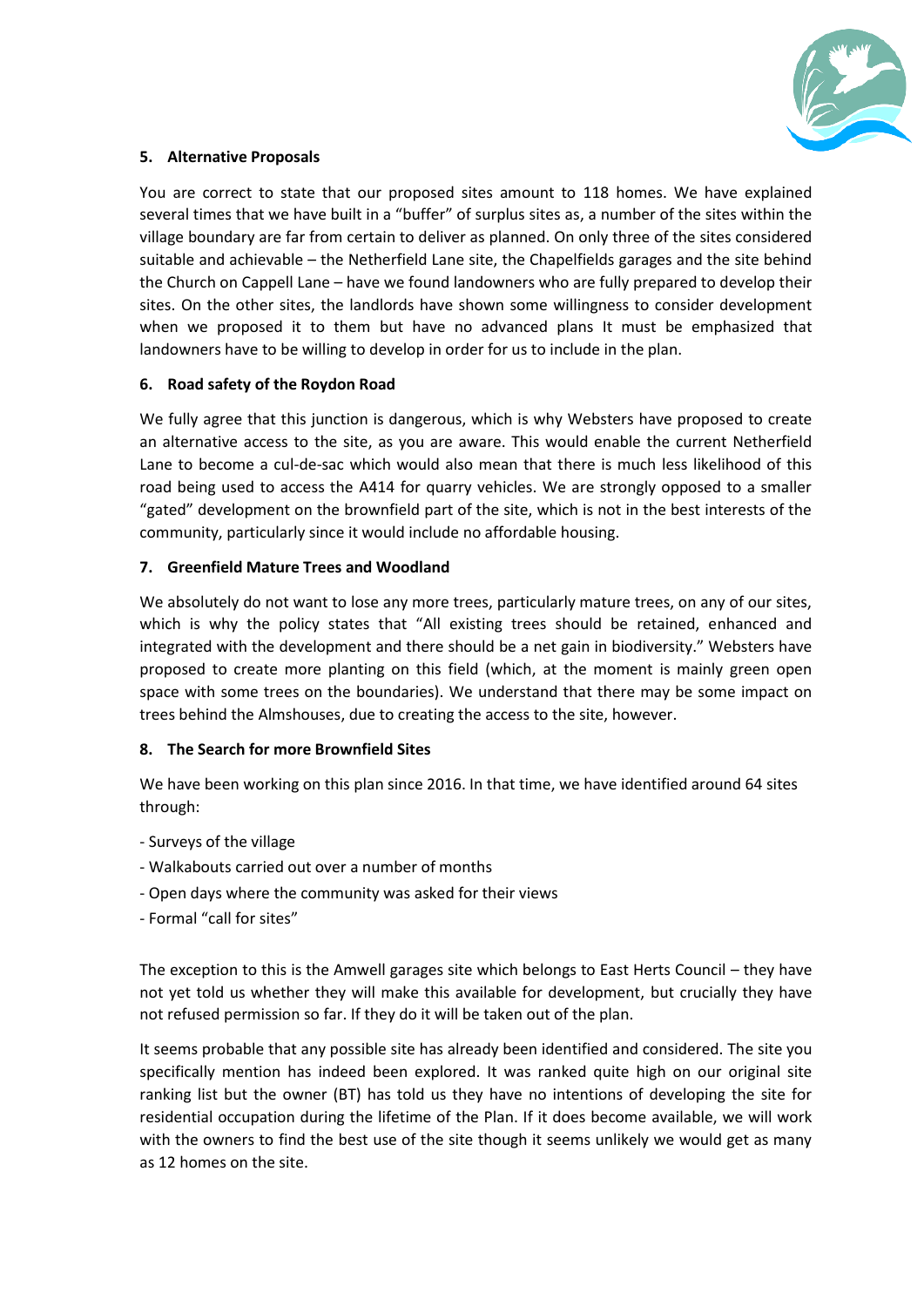

### **9. Almshouses Emergency Access**

Websters' plans for the Netherfield site include putting in a road which can be used as emergency access for the Almshouses. They also plan to create a kind of "courtyard" at the back so that there is no building right up to the Almshouses themselves.

#### **10. Development outside of the Village Boundary**

East Herts Council criteria for site selection are that a site must be either within or immediately adjacent to the village boundary. We defined "immediately adjacent" to mean within 50-100m of the boundary. The joint Netherfield Lane site (greenfield and brownfield) is within 50m of the settlement boundary, so no exception has been made for it. The Kitten Lane site is not immediately adjacent to the boundary.

#### **11. Ignoring the wishes of Parishioners**

The village has not at any time "voted for its preferences". Of those who responded to our survey, it was clear that most were not in favour of developing on the Green Belt (though it should be pointed out that at our open days last year, a number of people identified sites in the Green Belt as preferences for development). Most people also wanted small developments on brownfield sites of between 2-10 homes. Our initial focus therefore was on finding small brownfield sites within the village settlement boundary. Most of these were ruled out fairly quickly due to size or lack of willingness of the landowner to develop. Of the six sites we have selected, four are within the within the village boundary and are small sites. However, we have also had to try to reconcile conflicting views. Whilst people preferred small brownfield sites, they also expressed a strong preference for the provision of affordable housing. As is noted in point 15 below, only sites of more than 10 houses have to include affordable housing (and the government has recently proposed that this limit be raised to 40-50 homes). We therefore were faced with the very real possibility that we would end up with a number of small sites scattered throughout the village, with no affordable housing at all in the mix. As it is, we simply could not find enough suitable and achievable sites within the village boundary to meet our quota from these alone.

# **12. Drainage Issues**

We would expect Websters to find a solution to the drainage problem. If Websters are unable to agree about use of ditches adjacent to their site then they will be required to find a solution within their site boundaries. If they are unable to do so, they will not get planning permission to build. *It must be 4 remembered that our selection of the site in our Plan does not guarantee planning permission will be given by East Herts; all sites will still be subject to the usual processes.*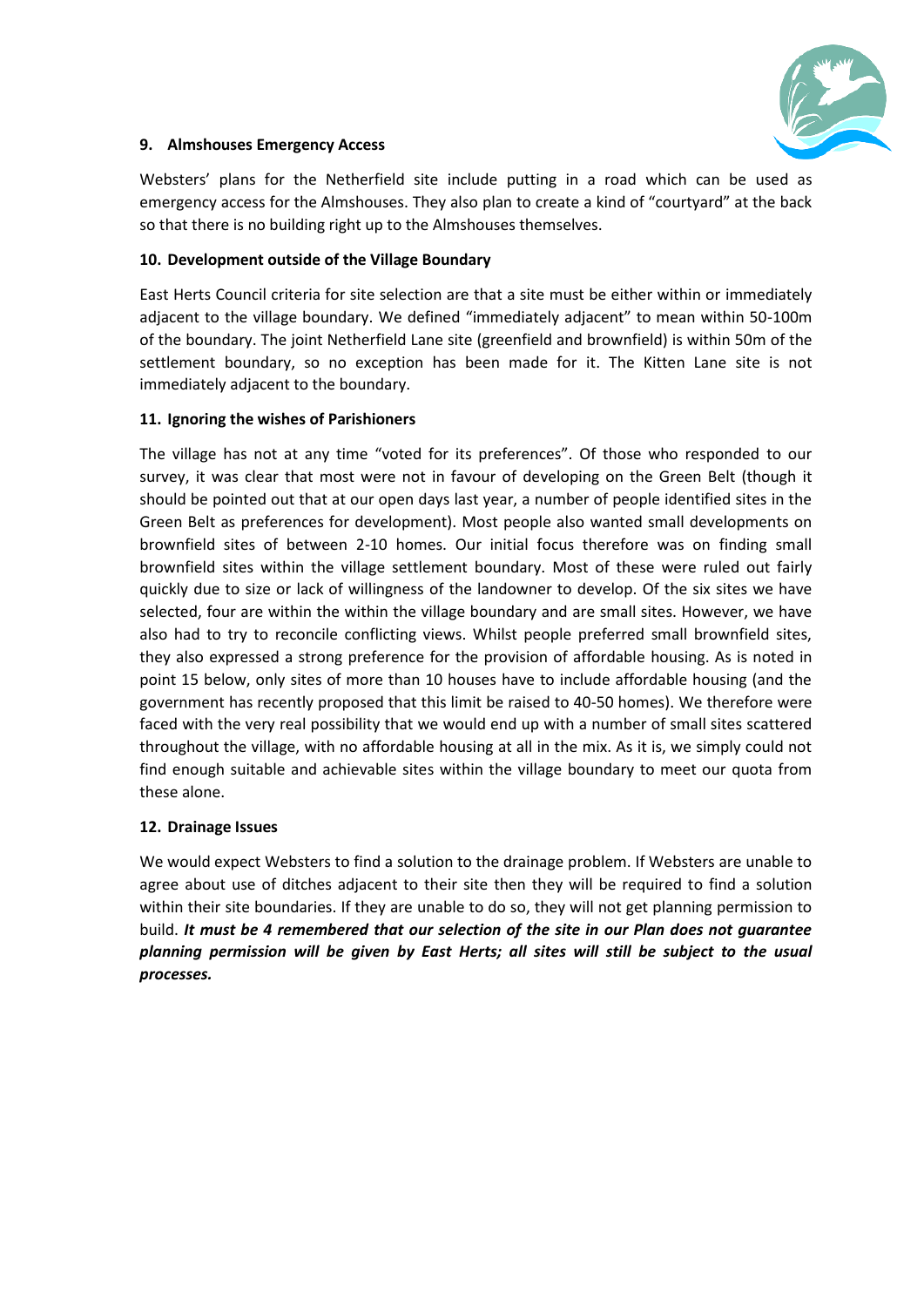

#### **13. The character of the village**

Websters have committed to working with the Baesh Arms Trust to develop around 6 properties for community housing that could be rented to low-income residents of the village. Given the unique character of the Almshouses we cannot expect them to mirror their development exactly, but we would be requiring them to be at the very least sympathetic in design.

There are a number of housing estates around the edges of the village – the Folly estate, Thele estate (just across the road from Netherfield), Chapelfields, etc., so it cannot really be argued that building an estate on this field is in itself out of character with the surrounding houses.

#### **14. Building on Greenbelt**

We cannot agree that allowing development in Netherfield Lane is likely to be "a catalyst for further infill development down the whole of the lane". Given that we struggled to find sites within the village settlement area to accommodate our quota, we took the decision to look at the Green Belt sites immediately adjacent to the boundary and Netherfield Lane was the most suitable for development under the terms of the Plan. As is stated in our housing policy, District Plan Policy VILL1 allows a Group 1 village preparing a neighbourhood plan to review and redraw its boundaries to accommodate additional housing development. The designated Stanstead Abbotts Village Development Boundary separates the village from the Green Belt. Paragraph 136 of the NPPF allows neighbourhood plans to make changes to the Green Belt boundary established in the strategic policies, where needed. Our focus was on making that boundary as defensible as possible. If the brownfield site at Netherfield was to receive planning permission for building, as seems probably, then the greenfield site would be surrounded on all sides by building and would thus become vulnerable to development as the Green belt boundary would have been breached. Therefore, redrawing the boundary to include the whole of the site (both brownfield and greenfield) is a logical step. Taking control of the redrawing of the boundary ourselves means that we can resist demands from developers to build further extensions onto the village.

# **15. Social /affordable housing**

We are very well aware of the rules regarding the provision of affordable housing on sites of 10 homes or fewer and our preference would always be for sites large enough to provide some proportion of affordable housing. However, given the extreme constraints we operated under in terms of site selection (the surrounding Green Belt, the situation of much of the village in Flood Zone 3, the very built up nature of the village itself), essentially we had very little choice in the matter. The sites we have been able to select within the village boundary are mostly not large enough to accommodate more than 10 homes; we are looking at a minimum of 30 dph (dwellings per hectare) for all sites. This will prevent the kind of development you suggest of 5 bed luxury homes.5 You should also be aware that developers can legally escape their responsibility to include affordable housing on their sites by claiming lack of viability (i.e. they cannot make the kind of profit they require due to high costs of development). The brownfield site at Netherfield Lane is contaminated and will costs hundreds of thousands of pounds to clear; this means that Websters cannot make it stack up financially with affordable housing in the mix. Only if it is made a joint site with the green field does it become viable to include affordable housing.